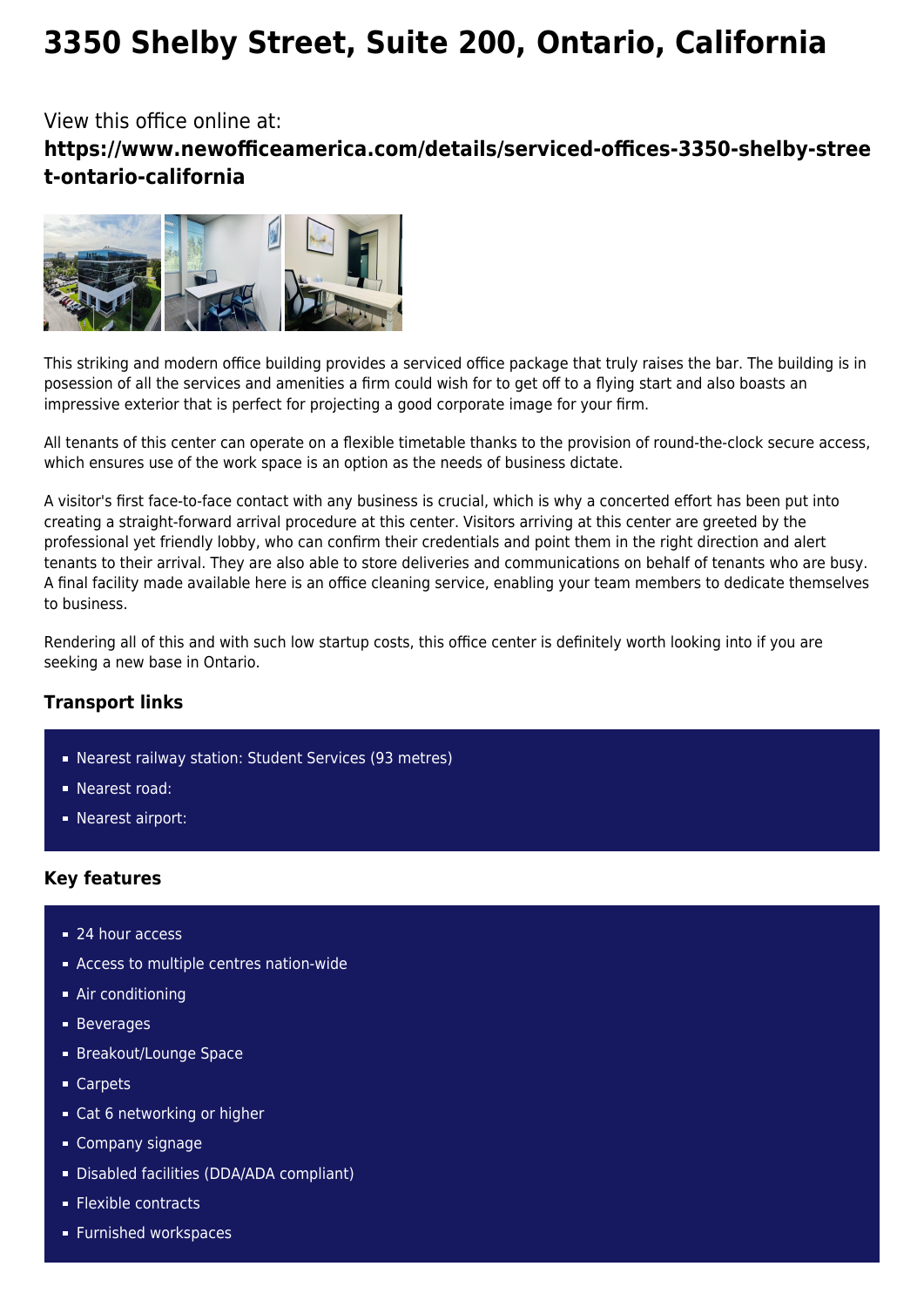- Kitchen facilities
- **Meeting rooms**
- **Office cleaning service**
- Parking
- Reception staff
- **Telephone answering service**
- Virtual office available
- Voicemail
- **vOIP** telephony
- WC (separate male & female)
- wi-fi

#### **Location**

This complex can be found in a highly regarded district of Ontario, within a short walk of a variety of places to eat and drink, providing a place for staff to enjoy some time-out at the end of the day.

With Ontario International Airport a mere 3 minute journey from here, you couldn't wish for a better location. Imagine welcoming your visitors off the plane without the hassle of a lengthy commute back to the office.

For enterprises that regularly need to house guests, this center is well placed to provide. There are a couple of great choices nearby, the closest is the Innsuites Reservations Ontario Airport hotel, walkable from these offices in approximately 2 minutes. You will also find a number of major banks and fantastic eateries such as Mary Joe's Deli which is a short walk from the door.

All these attributes means that 3350 Shelby Street can provide everything that might be required by for modern, productive businesses, regardless of sector.

## **Points of interest within 1000 metres**

- Regal Nails (beauty salon) 106m from business centre
- Pacific Trium (rent-a-car facility) 106m from business centre
- Mobil (petrol station) 169m from business centre
- Richard A Komm DR Fppr (general practitioner, doctor) 173m from business centre
- Empire Executive Suites (office equipment) 173m from business centre
- Cole Vocational-Ontario B (school) 188m from business centre
- Citizens Business Bank (bank) 199m from business centre
- Cemdt Park Haven (flats/apartment complex) 50m from business centre
- United Education Institute (school) 87m from business centre
- Best Western Plus (hotel/motel, hotel) 90m from business centre
- Ontario Hospitality Properties (hotel/motel, hotel) 90m from business centre
- Innsuites Reservations Ontario Airport (hotel/motel, hotel) 90m from business centre
- Cemdt Park Haven (flats/apartment complex) 93m from